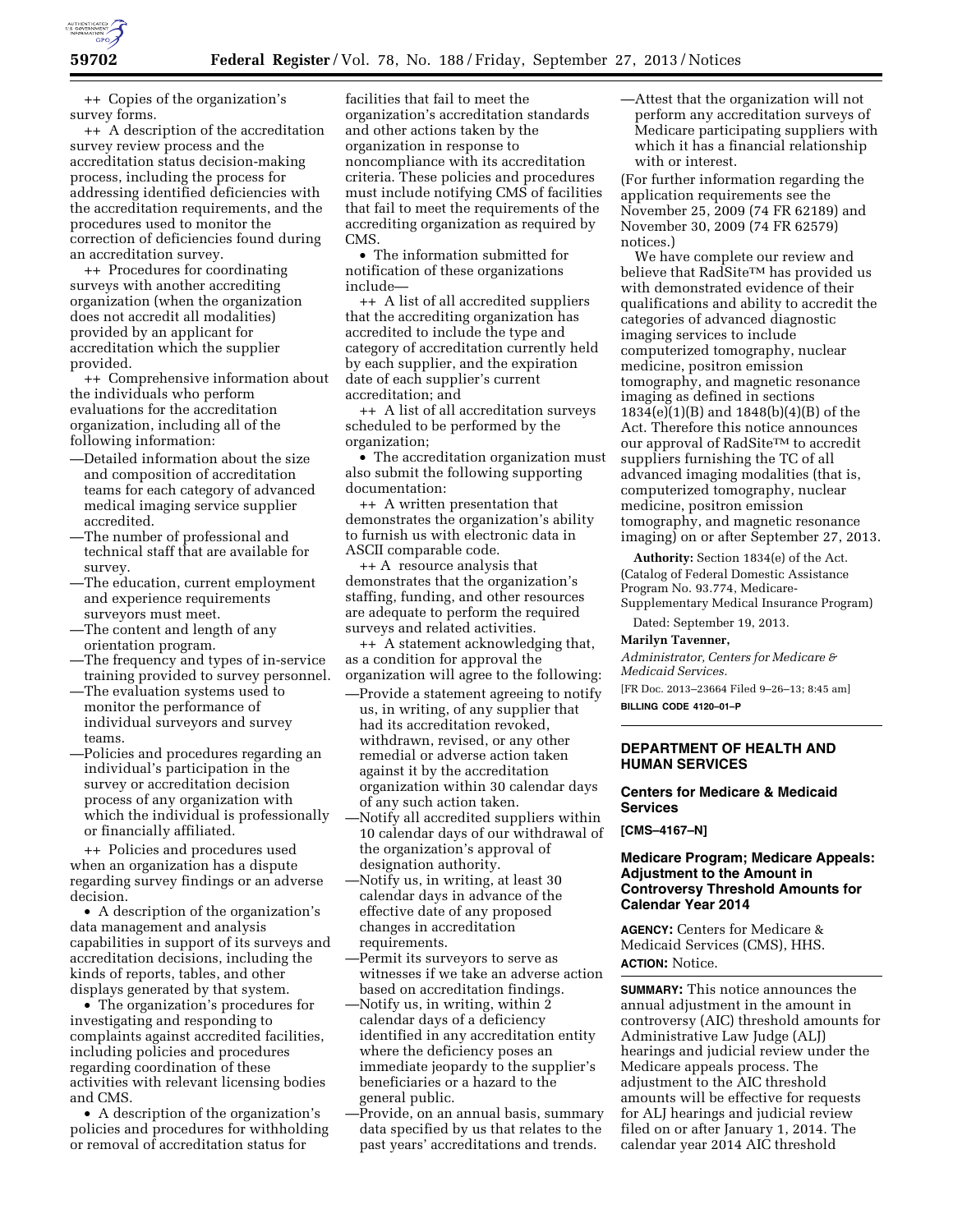amounts are \$140 for ALJ hearings and \$1,430 for judicial review.

**DATES:** This notice is effective on January 1, 2014.

**FOR FURTHER INFORMATION CONTACT:** Liz Hosna (*[Katherine.Hosna@cms.hhs.gov](mailto:Katherine.Hosna@cms.hhs.gov)*), (410) 786–4993.

## **SUPPLEMENTARY INFORMATION:**

### **I. Background**

Section 1869(b)(1)(E) of the Social Security Act (the Act), as amended by section 521 of the Medicare, Medicaid, and SCHIP Benefits Improvement and Protection Act of 2000 (BIPA), established the amount in controversy (AIC) threshold amounts for Administrative Law Judge (ALJ) hearing requests and judicial review at \$100 and \$1,000, respectively, for Medicare Part A and Part B appeals. Section 940 of the Medicare Prescription Drug, Improvement, and Modernization Act of 2003 (MMA), amended section 1869(b)(1)(E) of the Act to require the AIC threshold amounts for ALJ hearings and judicial review to be adjusted annually. The AIC threshold amounts are to be adjusted, as of January 2005, by the percentage increase in the medical care component of the consumer price index (CPI) for all urban consumers (U.S. city average) for July 2003 to July of the year preceding the year involved and rounded to the nearest multiple of \$10. Section 940(b)(2) of the MMA provided conforming amendments to apply the AIC adjustment requirement to Medicare Part C/Medicare Advantage (MA) appeals and certain health maintenance organization and competitive health plan appeals. Health care prepayment plans are also subject to MA appeals rules, including the AIC adjustment requirement. Section 101 of the MMA provides for the application of the AIC adjustment requirement to Medicare Part D appeals.

#### *A. Medicare Part A and Part B Appeals*

The statutory formula for the annual adjustment to the AIC threshold amounts for ALJ hearings and judicial review of Medicare Part A and Part B appeals, set forth at section 1869(b)(1)(E) of the Act, is included in the applicable implementing regulations, 42 CFR 405.1006(b) and (c). The regulations require the Secretary of the Department of Health and Human Services (the Secretary) to publish changes to the AIC threshold amounts in the **Federal Register** 

(§ 405.1006(b)(2)). In order to be entitled to a hearing before an ALJ, a party to a proceeding must meet the AIC requirements at § 405.1006(b). Similarly, a party must meet the AIC requirements at § 405.1006(c) at the time judicial review is requested for the court to have jurisdiction over the appeal (§ 405.1136(a)).

#### *B. Medicare Part C/MA Appeals*

Section 940(b)(2) of the MMA applies the AIC adjustment requirement to Medicare Part C appeals by amending section 1852(g)(5) of the Act. The implementing regulations for Medicare Part C appeals are found at 42 CFR part 422, subpart M. Specifically, § 422.600 and § 422.612 discuss the AIC threshold amounts for ALJ hearings and judicial review. Section 422.600 grants any party to the reconsideration, except the MA organization, who is dissatisfied with the reconsideration determination, a right to an ALJ hearing as long as the amount remaining in controversy after reconsideration meets the threshold requirement established annually by the Secretary. Section 422.612 states, in part, that any party, including the MA organization, may request judicial review if the AIC meets the threshold requirement established annually by the Secretary.

# *C. Health Maintenance Organizations, Competitive Medical Plans, and Health Care Prepayment Plans*

Section 1876(c)(5)(B) of the Act states that the annual adjustment to the AIC dollar amounts set forth in section 1869(b)(1)(E) of the Act applies to certain beneficiary appeals within the context of health maintenance organizations and competitive medical plans. The applicable implementing regulations for Medicare Part C appeals are set forth in 42 CFR part 422, subpart M, and as discussed previously, apply to these appeals. The Medicare Part C appeals rules also apply to health care prepayment plan appeals.

## *D. Medicare Part D (Prescription Drug Plan) Appeals*

The annually adjusted AIC threshold amounts for ALJ hearings and judicial review that apply to Medicare Parts A, B, and C appeals also apply to Medicare Part D appeals. Section 101 of the MMA added section 1860D–4(h)(1) of the Act regarding Part D appeals. This statutory provision requires a prescription drug plan sponsor to meet the requirements set forth in sections  $1852(g)(4)$  and  $(g)(5)$ of the Act, in a similar manner as MA organizations. As noted previously, the annually adjusted AIC threshold requirement was added to section 1852(g)(5) of the Act by section 940(b)(2)(A) of the MMA. The implementing regulations for Medicare Part D appeals can be found at 42 CFR

part 423, subparts M and U. The regulations at § 423.562(c) prescribe that, unless the Part D appeals rules provide otherwise, the Part C appeals rules (including the annually adjusted AIC threshold amount) apply to Part D appeals to the extent they are appropriate. More specifically, § 423.1970 and § 423.1976 of the Part D appeals rules discuss the AIC threshold amounts for ALJ hearings and judicial review. Section 423.1970(a) grants a Part D enrollee, who is dissatisfied with the independent review entity (IRE) reconsideration determination, a right to an ALJ hearing if the amount remaining in controversy after the IRE reconsideration meets the threshold amount established annually by the Secretary. Sections 423.1976(a) and (b) allow a Part D enrollee to request judicial review of an ALJ or MAC decision if, in part, the AIC meets the threshold amount established annually by the Secretary.

#### **II. Annual AIC Adjustments**

## *A. AIC Adjustment Formula and AIC Adjustments*

As previously noted, section 940 of the MMA requires that the AIC threshold amounts be adjusted annually, beginning in January 2005, by the percentage increase in the medical care component of the CPI for all urban consumers (U.S. city average) for July 2003 to July of the year preceding the year involved and rounded to the nearest multiple of \$10.

## *B. Calendar Year 2014*

The AIC threshold amount for ALJ hearing requests will remain at \$140 and the AIC threshold amount for judicial review will rise to \$1,430 for CY 2014. These amounts are based on the 42.754 percent increase in the medical care component of the CPI, which was at 297.600 in July 2003 and rose to 424.836 in July 2013. The AIC threshold amount for ALJ hearing requests changes to \$142.75 based on the 42.754 percent increase over the initial threshold amount of \$100 established in 2003. In accordance with section 1869(b)(1)(E)(iii) of the Act, the adjusted threshold amounts are rounded to the nearest multiple of \$10. Therefore, the CY 2014 AIC threshold amount for ALJ hearings is \$140.00. The AIC threshold amount for judicial review changes to \$1,427.54 based on the 42.754 percent increase over the initial threshold amount of \$1,000. This amount was rounded to the nearest multiple of \$10, resulting in the CY 2014 AIC threshold amount of \$1,430.00 for judicial review.